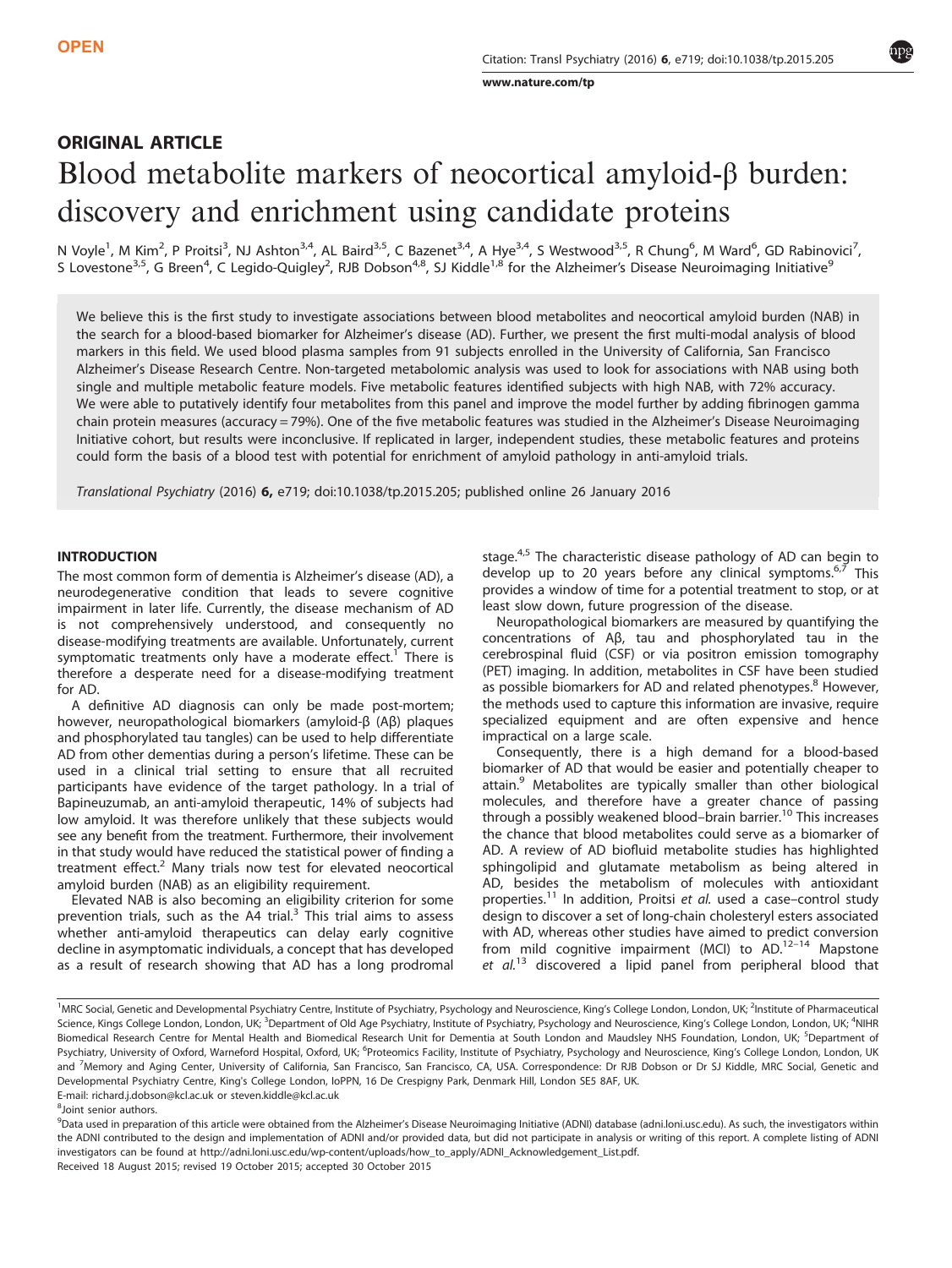predicted conversion from control status to amnestic MCI or AD with 90% accuracy. The panel highlighted metabolites involved in cell membrane integrity and lipids involved in cell signaling, as also suggested by Whiley et al.<sup>[15](#page-7-0)</sup>

These studies should now be extended to identify markers of amyloid pathology. Such markers could then be used to enrich clinical trials with elevated NAB as an eligibility criterion. Using a blood test as a filter before a confirmatory lumbar puncture or PET scan could improve the efficiency of clinical trials by reducing the cost of recruitment.<sup>[16](#page-7-0)</sup>

Analogous approaches have already been applied to identify genetic and protein biomarkers of NAB. A polygenic risk score trained on AD diagnosis has been shown to associate with CSF Aβ levels in the Alzheimer's Disease Neuroimaging Initiative (ADNI) cohort.[17](#page-7-0) Similarly, multiple studies have identified potential blood protein biomarkers of NAB, as reviewed in Voyle et al.<sup>[18](#page-7-0)</sup> Of particular interest are replicated markers of NAB including pancreatic polypeptide (PPY) and fibrinogen gamma chain (FGG).[16,18](#page-7-0)

This is the first study to investigate associations between blood metabolites and NAB. Further, we present the first multi-modal analysis of blood markers in AD biomarker discovery. We consider whether a blood metabolite signal complements that of previously discovered blood protein biomarkers of NAB.

#### MATERIALS AND METHODS

#### Cohorts

2

UCSF. Subjects were recruited from those enrolled in the University of California, San Francisco (UCSF) AD Research Centre. Study information has been given elsewhere.<sup>[19,20](#page-7-0)</sup> The study was approved by the UCSF and Lawrence Berkeley National Laboratory committees for human research. All subjects provided written informed consent before participating.

ADNI. ADNI is a longitudinal cohort study aiming to validate the use of biomarkers in AD clinical trials and diagnosis. Data used in the preparation of this article were obtained from the ADNI database (adni.loni.usc.edu). The ADNI was launched in 2003 as a public–private partnership, led by Principal Investigator Michael W Weiner. The primary goal of ADNI has been to test whether biological markers and clinical and neuropsychological assessment can be combined to measure the progression of MCI and AD. For information, see<www.adni-info.org>. ADNI was approved by the institutional review boards of all participating institutions, and written informed consent was obtained from all participants.

#### Metabolomics

UCSF. Blood plasma samples were available for 91 subjects enrolled in the UCSF AD Research Centre. The ultra performance liquid chromatography-tandem mass spectrometry (UPLC-MS/MS) method used in this study has been previously published.<sup>15</sup> Twenty microliters of plasma per subject was required for analysis, with sample treatment being described elsewhere.<sup>15,21</sup> The method primarily detects lipids and has been shown to measure abundances of over 4500 metabolic features. The instruments included a Waters ACQUITY UPLC and Xevo Quadrupole Time-of-flight System (Waters, Milford, CT, USA). The Xevo Quadrupole Time-of-flight System was operated in both negative and positive ion modes. Samples were analyzed as one batch in a randomized order, with pooled plasma quality-control (QC) samples run between every 10 samples.

ADNI. Metabolite data were available for 853 blood serum samples. Twenty-four subjects had two samples included in the study. Targeted metabolomics analysis was performed using the AbsoluteIDQ p180 assay (Biocrates Life Sciences, Innsbruck, Austria) requiring 10 μl of serum per sample. The samples were run in 11 batches with two pooled QC samples present in each batch: one run before the samples and one afterward. More information on the assay, sample treatment and instruments can be downloaded from the ADNI website [\(adni.loni.usc.edu/](adni.loni.usc.edu/)).

The proteomics approach used in this study has been described elsewhere.<sup>[16](#page-7-0)</sup> In short, a set of candidate proteins was quantified using single analyte sandwich enzyme-linked immunosorbent assays. In this study we investigated two proteins that have been replicated as NAB<br>markers: FGG and PPY.<sup>16,[18,22,23](#page-7-0)</sup>

#### NAB measurements

UCSF. Details of PET imaging are given elsewhere.<sup>20</sup> All PET scans used Pittsburgh compound B (11C-PiB) as the radioactive tracer. Scans were performed using two different scanner types, Biograph TruePoint 6 PET/ computed tomography ( $N = 9$ ) and Siemens ECAT EXACT HR PET ( $N = 69$ ), and were processed using methods described by Lehmann et  $al^{24}$  $al^{24}$  $al^{24}$ 

We considered two PET outcomes. Two experienced raters who were blinded to plasma and clinical data rated the scans as either high NAB or low NAB to give a dichotomous outcome. Second, the 50–70-min standardized uptake value ratio (SUVR) was used as a continuous outcome.<sup>[25](#page-7-0)</sup>

ADNI. Details of PET imaging in ADNI (using both PiB and AV45 markers) and CSF measurements are detailed elsewhere (<www.adni-info.org>). PET end points were dichotomized into high and low NAB at the SUVR thresholds previously used in ADNI (1.5 for PiB and 1.11 for AV45). CSF measures of amyloid were taken from the data set 'UPENNBIOMK2' available on the ADNI website. The CSF measures were dichotomized at the previously published threshold (192 pg ml<sup>-1</sup>). We combined the three amyloid end points into a combined amyloid end point to maximize sample size. A subject was classified as NAB-positive if at least one measurement indicated high brain amyloid burden, and classified as NABnegative otherwise.

#### Statistical analysis

All statistical analyses were performed in R version 3.1.1.<sup>26</sup>

#### Data pre-processing

In UCSF, metabolic feature data were extracted from netCDF files using the R package 'XCMS'.<sup>[27](#page-7-0)</sup> The package performed filtration and peak identification before matching peaks across samples and performing a retention time correction. Following data extraction, the negative- and positivemode data were processed separately using the pipeline detailed in Supplementary Text 1. ADNI data were also processed using this pipeline. The processing included outlier removal, normalization through autoscaling and a log base 2 transformation as well as batch correction using the empirical Bayes method, ComBat.<sup>28</sup>

After pre-processing, the UCSF data collected in negative and positive modes were merged.

Protein data were subject to a natural logarithm transformation and screened for per sample, per protein outliers defined as values outside of 6 s.d.'s of the mean (as above). Each protein was autoscaled.

#### Single metabolic feature analysis

Single metabolic feature analysis was performed in UCSF for both NAB outcomes for each of the 2760 metabolic features detected. SUVR was linearly regressed against each metabolic feature in turn with APOE ε4 status and age included as covariates in the model. The APOE ε4 status is defined as 1 if a subject's genotype contained any ε4 alleles and 0 otherwise. Similarly, logistic regression was performed for the dichotomous outcome. In both cases, a Benjamini–Hochberg correction of the false discovery rate was applied.

#### Multiple metabolic feature analysis

Multiple metabolic feature analysis was performed on UCSF data using the R package 'caret'.<sup>[29](#page-7-0)</sup> Partial least squares (PLS) and PLS discriminant analysis were used for the continuous and dichotomized outcomes, respectively. Ideally, we would have split the data into a training and test set; however, owing to relatively small sample size, this was not possible and a cross-validation (CV) approach was taken instead. All metabolic features, age and APOE ε4 status were included in the model building. The number of components to include was tuned using five-fold CV through the 'train' function. Recursive feature elimination was used to select a subset of variables using five-fold CV. The subset sizes considered varied from 2 to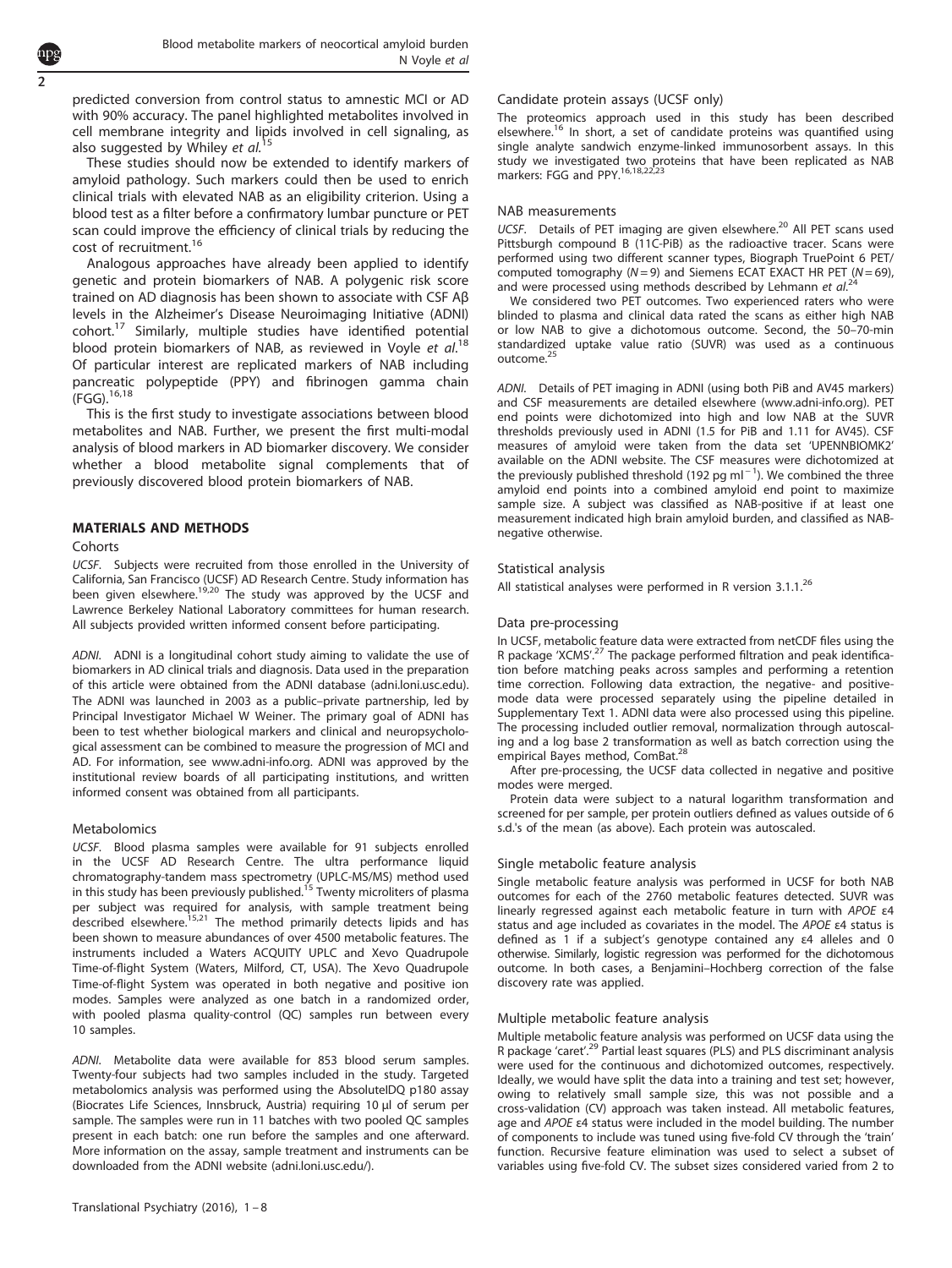99 in steps of 1 and from 100 to the total number of covariates in steps of 100. In PLS modeling, the lowest root mean squared error (RMSE) was used to select the best model, whereas for PLS discriminant analysis the highest accuracy was used. The function 'pickSizeTolerance' was then applied in an attempt to find a smaller subset of variables that maintained RMSE or accuracy to within 5% of the best model. We also built models using the 10 most important predictors, the maximum number of metabolic features we could feasibly identify. Model statistics resulting from five times CV within recursive feature elimination are presented in this report.

For comparison, we used five-fold CV to build a model based on age and APOE ε4 status alone using the 'train' function to tune the number of components as above. This method was used, despite the small number of predictors, to ensure continuity between modeling techniques. We checked that the results were consistent with those gained from a linear regression model. This model is referred to as the demographic-only model throughout.

#### Metabolic feature and protein joint analysis

The final multiple metabolic feature models were updated by adding proteins. Model building followed that of the demographic-only model detailed above. FGG and PPY were included both together and separately. We also modeled PPY and FGG (with and without age and APOE ε4 status) against continuous and dichotomized NAB without metabolic features for comparison.

#### Putative metabolite identification

Putative identification of selected metabolic features from statistical analysis was attempted using the median  $m/z$  and their corresponding retention time, initially using an in-house database and the Human Metabolome Database.<sup>[21,30](#page-7-0)</sup> To enable the confirmation of features from the database-matching, fragmentation patterns were analyzed using leveltwo MS spectra.

#### Replication in ADNI

We searched the ADNI metabolite data for any of the metabolic features putatively identified in UCSF. Logistic regression models of the combined amyloid end point were built using individual metabolites as predictors, covarying for age and APOE ε4 status.

#### Code availability

All R codes used to generate this analysis are available from the corresponding author on request.

## RESULTS

#### Data pre-processing

UCSF. The R package 'XCMS' extracted data for 248 metabolic features from negative ionization mode and 2807 metabolic features from positive ionization mode. We ran UPLC-MS/MS in the positive mode on 91 subject samples and 11 pooled QC samples. In the negative mode, data were available for 90 samples and 10 pooled QC samples.

ADNI. Data were available for 141 metabolites in 853 samples. This included 22 pooled QC samples and 24 replicates. As no documentation of technical replicates was given by ADNI, the first value was taken. This reduced the sample size to 829, including the 22 QC samples.

Figure 1 gives an overview of the pre-processing steps. In UCSF, this processing resulted in 78 subjects with dichotomous NAB and 76 subjects with continuous NAB. We had a total of 2760 metabolic features: 240 from the negative mode and 2520 from the positive mode. In ADNI, the processing resulted in 531 subjects with the combined amyloid end point and 116 metabolic features.

Blood metabolite markers of neocortical amyloid burden N Voyle et al

| <b>UCSF Positive mode</b>  | <b>UCSF</b> Negative mode                                                                    | <b>ADNI</b>            |
|----------------------------|----------------------------------------------------------------------------------------------|------------------------|
|                            | <b>Metabolic features identified</b>                                                         |                        |
| Metabolic features $(p)$ = | Metabolic features $(p)$ =                                                                   | Metabolic features (p) |
| 2807                       | 248                                                                                          | $= 141$                |
| Samples $(N) = 91$         | Samples $(N) = 90$                                                                           | Samples $(N) = 831$    |
|                            | <b>UCSF:</b> Remove any batches with only one sample<br><b>ADNI:Remove duplicate samples</b> |                        |
| $p = 2807$                 | $p = 248$                                                                                    | $p = 141$              |
| $N = 90$                   | $N = 90$                                                                                     | $N = 807$              |
|                            | Remove metabolic features that elute before 1 minute or after 35 minutes                     |                        |
| $p = 2520$                 | $p = 241$                                                                                    | N/A                    |
| $N = 90$                   | $N = 90$                                                                                     |                        |
|                            |                                                                                              |                        |
|                            | Identify per sample, per metabolic feature outliers and set to missing                       |                        |
|                            | Remove metabolic features not present in at least 80% of samples                             |                        |
| $p = 2520$                 | $p = 240$                                                                                    | $p = 117$              |
| $N = 90$                   | $N = 90$                                                                                     | $N = 807$              |
|                            | Remove samples with greater than 20% missingness                                             |                        |
| $p = 2520$                 | $p = 240$                                                                                    | $p = 117$              |
| $N = 90$                   | $N = 90$                                                                                     | $N = 806$              |
|                            | <b>Investigate missingness</b>                                                               |                        |
|                            | Normalize using autoscaling                                                                  |                        |
|                            | <b>Test normality of each metabolic feature</b>                                              |                        |
|                            | Log base 2 transformation                                                                    |                        |
|                            | <b>Adjust for batch effects using ComBat</b>                                                 |                        |
|                            | Use probabilistic principal component analysis to ensure OC samples                          |                        |
|                            | cluster                                                                                      |                        |
|                            | <b>Impute data using 10 nearest neighbors</b>                                                |                        |
|                            | Merge metabolic features discovered in positive and negative modes                           |                        |
|                            | $p = 2760$                                                                                   | N/A                    |
|                            | $N = 89$                                                                                     |                        |
|                            | <b>Remove samples with missing APOE genotype</b>                                             |                        |
|                            | $p = 2760$                                                                                   | N/A                    |
|                            | $N = 78$                                                                                     |                        |
|                            | <b>UCSF:</b> Remove samples with missing continuous NAB from continuous NAB<br>analysis      |                        |
|                            |                                                                                              |                        |
|                            | <b>ADNI: Remove samples with no amyloid measurement</b>                                      |                        |
|                            | $p = 2760$<br>$N = 76$                                                                       | $p = 117$<br>$N = 531$ |

Figure 1. Overview of pre-processing steps affecting the number of metabolic features and samples.

#### Cohort demographics

An overview of demographics for subjects included in the dichotomous NAB analysis is given in [Table 1.](#page-3-0) The subjects used here have a wide range of diagnoses that can be grouped into four categories: AD, fronto-temporal dementia, MCI and healthy controls. Of these 78 subjects, 2 did not have SUVR available, reducing the number of subjects in the continuous analysis to 76. The demographics of this subpopulation are given in Supplementary Table 1. It is important to note that the population is relatively balanced in terms of age and scanner type between high and low NAB groups.

An overview of demographics for subjects included in the ADNI replication analysis is also shown in [Table 1](#page-3-0).

#### Single metabolic feature analysis

For both continuous and dichotomized NAB, no metabolic features passed a q-value threshold of 0.1. Supplementary Tables 2 and 3 give full results.

#### Multiple metabolic feature analysis

Continuous NAB. The multiple metabolite model with the lowest error was found for 100 predictors, all of which were metabolic features (CV RMSE = 0.53, CV  $R^2$  = 0.10). A tolerance set was generated to maintain error (that is, CV RMSE) within 5% of the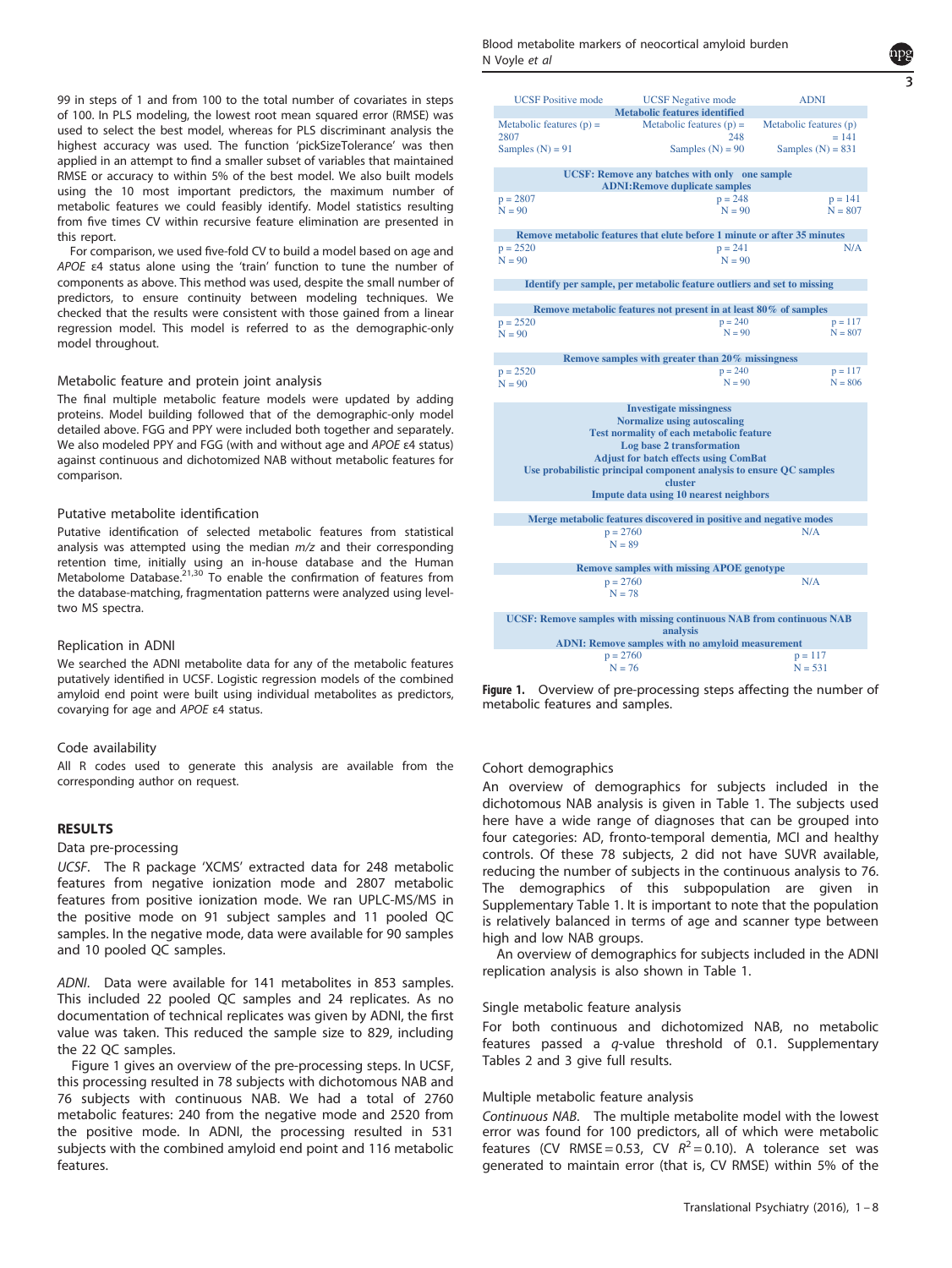<span id="page-3-0"></span>4

| Table 1. Cohort demographics                                                  |                          |                        |                        |         |
|-------------------------------------------------------------------------------|--------------------------|------------------------|------------------------|---------|
| <b>UCSF</b>                                                                   | Total $(N = 78)$         | Low NAB $(N = 48)$     | High NAB $(N = 30)$    | P-value |
| Median NAB SUVR (IQR) <sup>a</sup>                                            | 1.3(0.9)                 | 1.2(0.1)               | 2.3(0.4)               |         |
| Plasma sample median days in storage                                          | 1354.5 (560.8)           | 1400 (432.8)           | 1247 (835.3)           | 0.435   |
| Median number of days' difference between sample<br>collection and scan (IQR) | 18.5 (69.8)              | 18.5 (62.3)            | 16 (101.5)             | 0.963   |
| Median age (IQR)                                                              | 65.5 (10.7)              | 65.8(9.1)              | 63.1 (12.7)            | 0.472   |
| Median MMSE (IQR)                                                             | 25.5(6.0)                | 27(4.3)                | 22.5(9.8)              | < 0.001 |
| Scanner type (%)                                                              |                          |                        |                        |         |
| Biograph                                                                      | 9(11.5)                  | 6(12.5)                | 3(10.0)                | >0.999  |
| Siemens                                                                       | 69 (88.5)                | 42 (87.5)              | 27 (90.0)              |         |
| Gender (%)                                                                    |                          |                        |                        |         |
| Female                                                                        | 32 (41.0)                | 18 (37.5)              | 14 (46.7)              | 0.482   |
| Male                                                                          | 46 (59.0)                | 30 (62.5)              | 16 (53.3)              |         |
| APOE $\epsilon$ 4 status (%)                                                  |                          |                        |                        |         |
| 0                                                                             | 57 (73.1)                | 38 (81.2)              | 18 (60.0)              | 0.065   |
| $\mathbf{1}$                                                                  | 21 (26.9)                | 10 (18.8)              | 12 (40.0)              |         |
| Diagnosis (%)                                                                 |                          |                        |                        |         |
| AD                                                                            | 24 (30.8)                | 2(4.2)                 | 22 (73.3)              | < 0.001 |
| <b>FTD</b><br>HC                                                              | 48 (61.5)<br>4(5.1)      | 42 (87.5)<br>3(6.3)    | 6(20.0)<br>1(3.3)      |         |
| <b>MCI</b>                                                                    | 2(2.6)                   | 1(2.1)                 | 1(3.3)                 |         |
| <b>ADNI</b>                                                                   | $N = 531$                | $N = 265$              | $N = 266$              |         |
| Median age (IQR)                                                              | 75.1 (8.70)              | 75.8 (8.60)            | 74.3 (8.78)            | 0.497   |
| Gender (%)                                                                    |                          |                        |                        |         |
| Female                                                                        | 213 (40.1)               | 110 (41.5)             | 103 (38.7)             | 0.536   |
| Male                                                                          | 318 (59.9)               | 155 (58.5)             | 163(61.3)              |         |
| Median years in education (IQR)                                               | 16(4)                    | 16(4)                  | 16(4)                  | 0.505   |
| APOE $\epsilon$ 4 status (%)                                                  |                          |                        |                        |         |
| 0                                                                             | 279 (52.5)               | 115 (43.4)             | 164 (61.7)             | < 0.001 |
| $\mathbf{1}$                                                                  | 252 (47.5)               | 150 (56.6)             | 102 (38.3)             |         |
| Median MMSE (IQR)                                                             | 27(5)                    | 26 (6.75)              | 28(4)                  | 0.001   |
| Diagnosis (%)                                                                 |                          |                        |                        |         |
| Other                                                                         | 88 (16.6)                | 36 (13.6)              | 52 (19.5)              | < 0.001 |
| Dementia                                                                      | 157 (29.5)               | 101(38.1)              | 56 (21.0)              |         |
| <b>MCI</b><br>HC                                                              | 172 (32.5)<br>114 (21.5) | 80 (30.2)<br>48 (18.1) | 92 (34.6)<br>66 (24.8) |         |
|                                                                               |                          |                        |                        |         |

Abbreviations: AD, Alzheimer's disease; ADNI, Alzheimer's disease neuroimaging initiative; FTD, fronto-temporal dementia; HC, healthy control; IQR, interquartile range; MCI, mild cognitive impairment; MMSE, mini mental state exam; NAB, neocortical amyloid burden; SUVR, standardized uptake value ratio; UCSF, University of California, San Francisco. <sup>a</sup>This is based on those subjects with SUVR available (N = 76; low NAB N = 48; high NAB N = 28). Kruskal–Wallis X<sup>2</sup> was used to test between high and low groups for continuous demographic variables. Fisher's exact was used to test between high and low groups for categorical demographic variables.

value achieved by the optimal model (0.53). The reduced model contained 17 of these metabolic features (CV RMSE =  $0.55$ , CV  $R^2$  = 0.07).

The 10 predictor models contained only one component (CV RMSE = 0.56, CV  $R^2$  = 0.05). Cross-validated model statistics are given in [Table 2](#page-4-0), illustrating that the models including metabolic features do not outperform age and APOE in this training data. For information on the metabolic features included in the final models see [Table 3.](#page-4-0)

Addition of the proteins FGG and PPY to the 17-metabolicfeature model increased cross-validated  $R^2$  to 0.57, explaining more variation in NAB than metabolic features or proteins alone  $(R^2 = 0.07$  and 0.21, respectively).

Dichotomized NAB. The best model and tolerance set model were the same, both containing five-metabolic-feature predictors (CV accuracy = 0.72, CV sensitivity = 0.65, CV specificity = 0.76).

Translational Psychiatry (2016), 1 – 8

Model statistics for the final models are given in [Table 2](#page-4-0). We see an improved accuracy of 72% compared with age and APOE alone at 58%. For information on the five metabolic features included in the final model see [Table 3.](#page-4-0)

The addition of the protein FGG to the five-metabolic-feature model increased accuracy to 79%, with sensitivity and specificity both above 70% (71% and 84%, respectively). The two protein models (FGG and PPY only) gave an identical accuracy to the five-metabolic-feature model at 72%, driven by a high specificity (93%).

Putative metabolite identification. We aimed to putatively identify the five metabolic features that were included in the final model of dichotomized NAB [\(Figure 2](#page-5-0)). We were able to identify four of these five metabolic features. No suitable surrogate metabolic feature was available for the unidentified metabolite.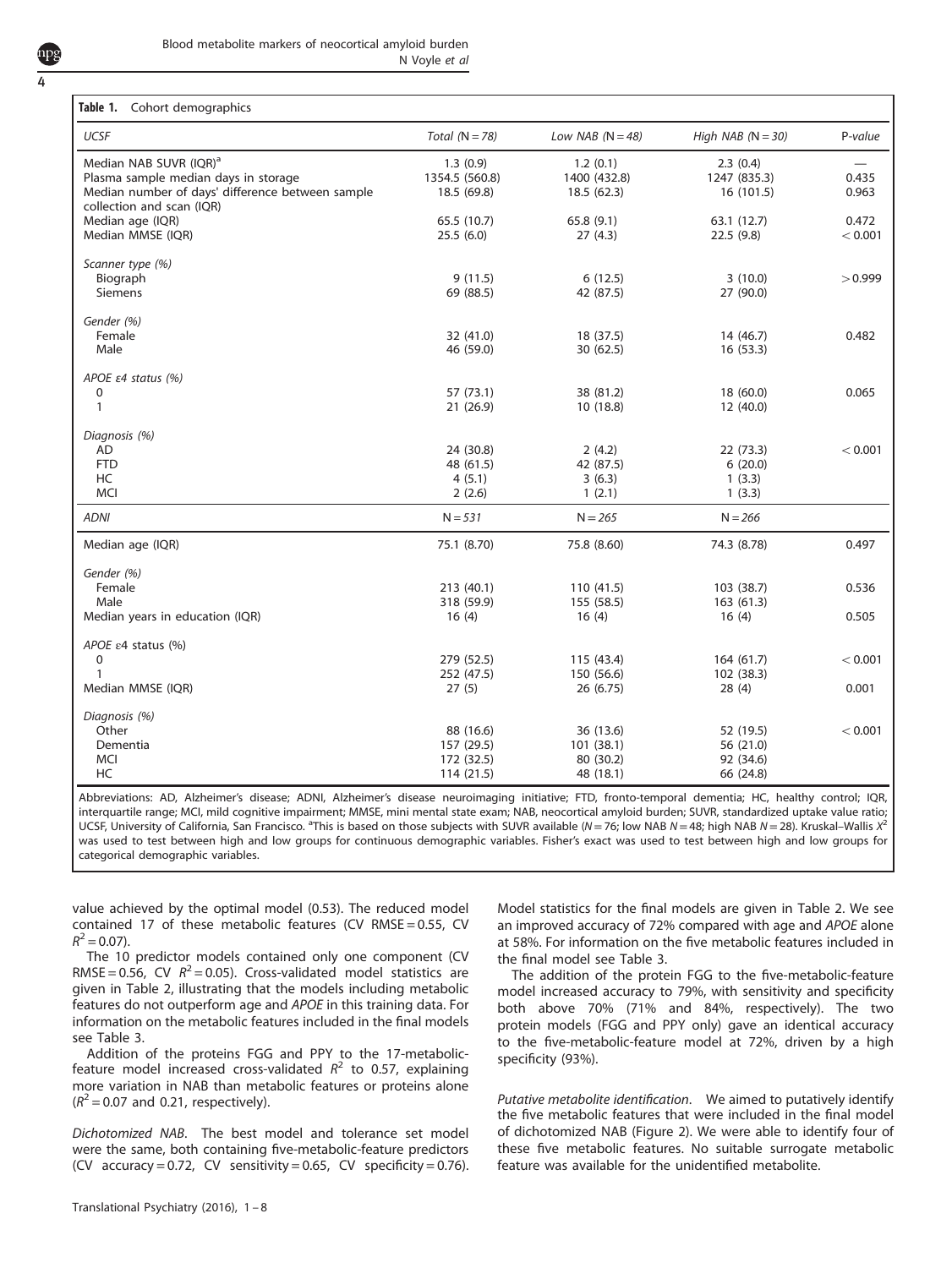<span id="page-4-0"></span>

|                                                          | N Voyle et al |             |             |  |
|----------------------------------------------------------|---------------|-------------|-------------|--|
| Table 2.<br>Multiple metabolic feature analysis          |               |             |             |  |
| Continuous NAB models                                    | $R^2$         | <b>RMSE</b> |             |  |
| Tolerance set (17 metabolic features)                    | 0.07          | 0.55        |             |  |
| 10 Metabolic features                                    | 0.05          | 0.56        |             |  |
| Age and APOE status                                      | 0.12          | 0.55        |             |  |
| Tolerance set (17 metabolic features) with FGG           | 0.57          | 0.37        |             |  |
| Tolerance set (17 metabolic features) with PPY           | 0.57          | 0.38        |             |  |
| Tolerance set (17 metabolic features) with FGG and PPY   | 0.57          | 0.37        |             |  |
| FGG and PPY                                              | 0.21          | 0.49        |             |  |
| FGG with APOE status and age                             | 0.09          | 0.53        |             |  |
| PPY with APOE status and age                             | 0.01          | 0.54        |             |  |
| FGG and PPY with APOE status and age                     | 0.08          | 0.52        |             |  |
| Dichotomized NAB models                                  | Accuracy      | Sensitivity | Specificity |  |
| Five metabolic features                                  | 0.72          | 0.65        | 0.76        |  |
| Age and APOE status                                      | 0.58          | 0.10        | 0.88        |  |
| Tolerance set (five metabolic features) with FGG         | 0.79          | 0.71        | 0.84        |  |
| Tolerance set (five metabolic features) with PPY         | 0.75          | 0.58        | 0.86        |  |
| Tolerance set (five metabolic features) with FGG and PPY | 0.78          | 0.65        | 0.89        |  |
| FGG and PPY                                              | 0.72          | 0.43        | 0.93        |  |

Abbreviations: FGG, fibrinogen gamma chain; NAB, neocortical amyloid burden; PPY, pancreatic polypeptide; RMSE, root mean square error. Table shows crossvalidated model statistics for continuous NAB.

FGG with APOE status and age 0.90 0.70 0.43 0.90 PPY with APOE status and age 0.58 0.26 0.83 FGG and PPY with APOE status and age 0.86 0.55 0.39 0.39 0.86 0.86 0.86 0.86 0.91 0.86

| Continuous NAB tolerance set model |            | Continuous NAB 10 predictor model |                       | Dichotomized NAB model |                                |                       |            |                                |
|------------------------------------|------------|-----------------------------------|-----------------------|------------------------|--------------------------------|-----------------------|------------|--------------------------------|
| Mode                               | Median m/z | Median retention<br>time (min)    | Mode                  | Median m/z             | Median retention<br>time (min) | Mode                  | Median m/z | Median retention<br>time (min) |
| Positive                           | 184.10     | 2.85                              | Positive              | 184.10                 | 2.85                           | Positive <sup>a</sup> | 647.59     | 10.69                          |
| Positive                           | 370.41     | 11.51                             | Positive              | 370.41                 | 11.51                          | Positive <sup>a</sup> | 648.59     | 10.69                          |
| Positive                           | 565.64     | 18.24                             | Positive              | 565.64                 | 18.24                          | Negative <sup>a</sup> | 775.68     | 16.38                          |
| Positive                           | 700.62     | 17.09                             | Positive              | 700.62                 | 17.09                          | Positive <sup>a</sup> | 778.63     | 14.94                          |
| Positive                           | 718.65     | 17.20                             | Positive              | 718.65                 | 17.20                          | Negative              | 829.66     | 16.52                          |
| Negative                           | 726.62     | 18.54                             | Negative              | 774.62                 | 18.38                          |                       |            |                                |
| Positive                           | 755.64     | 13.93                             | Negative <sup>a</sup> | 775.68                 | 16.38                          |                       |            |                                |
| Negative                           | 774.62     | 18.38                             | Negative              | 775.63                 | 18.38                          |                       |            |                                |
| Negative <sup>a</sup>              | 775.68     | 16.38                             | Positive              | 776.66                 | 18.53                          |                       |            |                                |
| Negative                           | 775.63     | 18.38                             | Negative              | 829.66                 | 16.52                          |                       |            |                                |
| Positive                           | 776.66     | 18.53                             |                       |                        |                                |                       |            |                                |
| Positive <sup>a</sup>              | 778.63     | 14.94                             |                       |                        |                                |                       |            |                                |
| Positive                           | 784.68     | 16.19                             |                       |                        |                                |                       |            |                                |
| Positive                           | 791.68     | 16.85                             |                       |                        |                                |                       |            |                                |
| Negative                           | 829.66     | 16.52                             |                       |                        |                                |                       |            |                                |
| Positive                           | 903.81     | 21.38                             |                       |                        |                                |                       |            |                                |
| Positive                           | 903.86     | 29.42                             |                       |                        |                                |                       |            |                                |

One of the four metabolic features was discovered in negativemode UPLC-MS/MS (median  $m/z = 775.68$ ) and has been identified as a phosphatidylethanolamine (PE 39:7). The remaining metabolic features were discovered in the positive mode. The metabolic feature with median  $m/z = 647.59$  and an isotope (median  $m/z = 648.59$ ) are likely to be anandamide (linoleoyl ethanolamide  $(2M+H)$ <sup>[31](#page-7-0)</sup> As expected, these isotopes are highly correlated (Pearson's correlation coefficient = 0.966). Fragmentation patterns of the metabolic feature with the median  $m/z = 778.63$  suggest a phosphatidylcholine (PCaa 36:6).

Replication in ADNI. One of the four putatively identified metabolites from UCSF was found in the ADNI data: PCaa 36:6. In the logistic regression model of the combined amyloid end point, PCaa 36:6 had an estimate of -0.729 (P = 0.066).

## **DISCUSSION**

To the best of our knowledge, this is the first study to investigate associations between blood metabolites and amyloid burden in the brain. We have used non-targeted metabolomics to predict NAB in subjects from the UCSF AD research center. We also present the first analysis to combine protein and metabolite data in the search for a biomarker for AD.

We found a panel of five metabolic features that predicted amyloid positivity with an accuracy of 72%. If the model specificity (76%) seen here is maintained in a replication study, it could be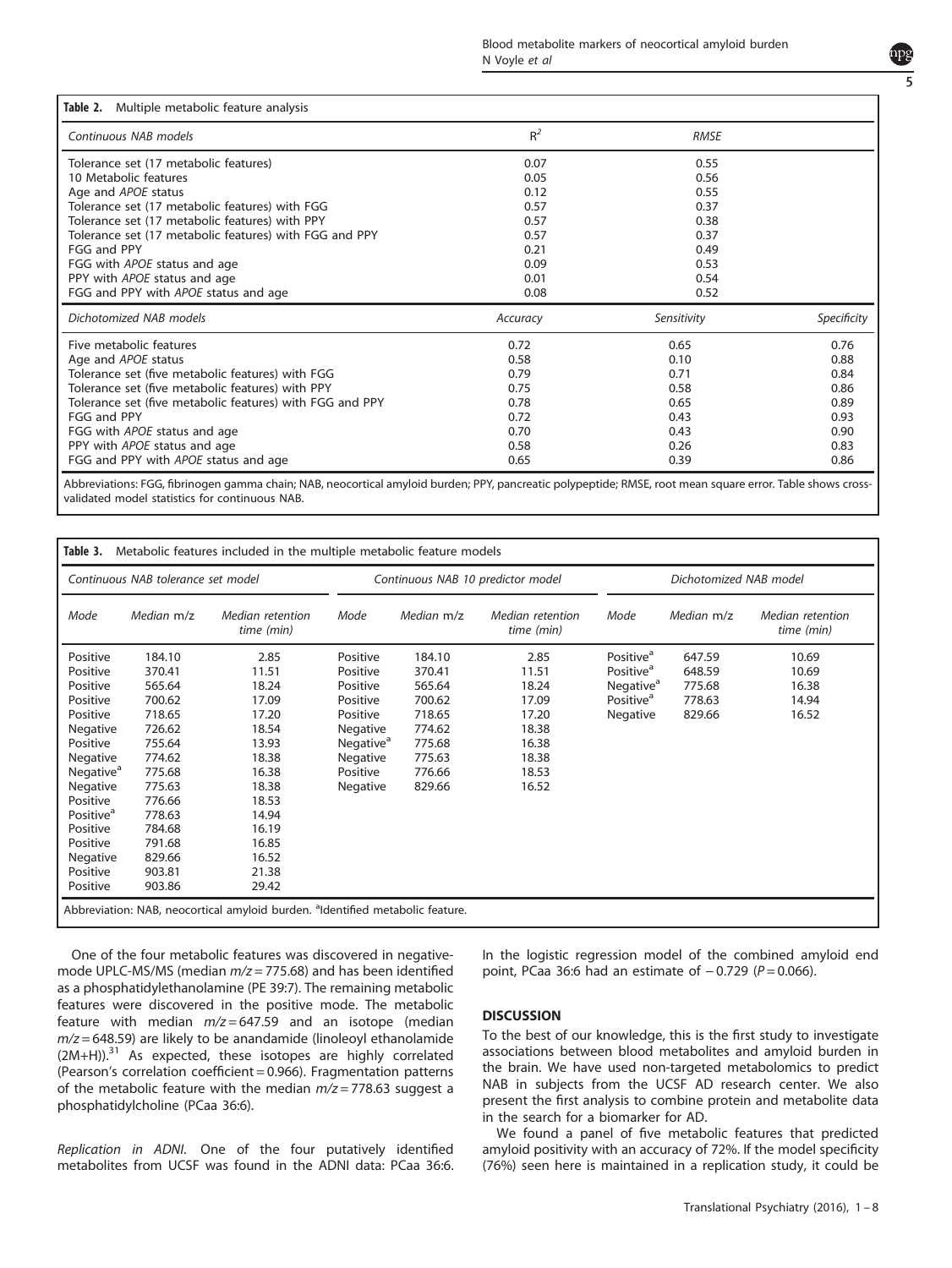<span id="page-5-0"></span>6



Figure 2. Boxplots showing metabolic feature levels between high and low neocortical amyloid burden (NAB) groups for the five metabolic features included in the final model of dichotomized NAB. Student's t-test was used to generate a P-value.

useful in a screening setting where a large proportion of subjects would have high amyloid burden. As the metabolite panel correctly identified subjects with low amyloid levels, 76% of the time it could be useful in reducing the number of patients with low amyloid burden unnecessarily subjected to further procedures. Interestingly, no metabolic feature model retained age or APOE ε4 status. This population appeared relatively balanced with respect to these two variables, possibly accounting for the lack of inclusion. Alternatively, effects of age and APOE, which are well known to be associated with amyloid burden, could be accounted for in surrogate metabolic feature variables.<sup>[6](#page-6-0),[7](#page-6-0)</sup> Analysis of single metabolic features gave no significant results. However, low statistical power in the current study means that this approach should not be ruled out in further study of larger cohorts.

We were able to putatively identify four of the five metabolic features included in the model of dichotomized NAB. Of those identified, one was a phosphatidylcholine compound (PCaa 36:6). PCs are a group of compounds previously implicated in AD by<br>Whiley *et al*. and others.<sup>[12,](#page-6-0)[15](#page-7-0)</sup> In particular, PCaa 36:6 was included in the 10-lipid panel suggested by Mapstone et al. to predict conversion to amnestic MCI or AD with 90% accuracy. The association is in the opposite direction to that seen here, which could be explained by differences in disease stage between the cohorts. PCs are phospholipids that form a substantial component of biological membranes, and in this study show increased abundance in subjects with high NAB. Chung et al. state that PCs improve memory in mouse models, corresponding with the direction of association seen by Mapstone et  $al$ .<sup>[13](#page-7-0)</sup> However, a Cochrane review has surmised that there is not sufficient evidence to extend this conclusion to humans.<sup>[33](#page-7-0)</sup>

We were able to test associations of PCaa 36:6 in the ADNI cohort. We saw a direction of association concurrent with that seen by Mapstone et al. but opposite to that seen in the UCSF cohort.<sup>[32](#page-7-0)</sup> Subjects in the ADNI cohort are diagnostically more similar to those used by Mapstone et al., which could account for this similarity. Further, as we could only test the one metabolite, it is possible that this discrepancy is because we could not include the other four metabolites. ADNI is currently the only other cohort that has both metabolite and amyloid data available, and consequently this is the maximum extent of replication we can perform. It is essential that further attempts at replication are made in larger, independent studies.

We were also able to identify a PE (39:7). PEs are also a subtype of phospholipids that can be found in biological membranes. Interestingly, in humans they are largely found in tissues of the central nervous system and when methylated yield phosphatidylcholines. $34$  PEs are also implicated in prion disease, where they cause aggregation of the prion protein.<sup>[35](#page-7-0)</sup> In this study PE 39:7 was reduced in subjects with high NAB. PEs are also substrates for the synthesis of the final metabolic feature we were able to identify: anandamide.<sup>[36](#page-7-0)</sup> Anandamide is an endogenous cannabinoid neurotransmitter that, on connection with receptors in the cell membrane, reduces the release of other neurotrans-mitters in the brain.<sup>[37](#page-7-0)</sup> Anandamide is fat soluble, allowing it to pass through the blood–brain barrier and is made in areas of the brain important in memory. It is hypothesized that anandamide is involved in the creation and deletion of short-term connections between nerve cells.<sup>[38](#page-7-0)</sup> In support of this theory, the presence of anandamide has been shown to impair memory in rats.<sup>[38](#page-7-0)</sup> In this study anandamide is reduced in subjects with high NAB. This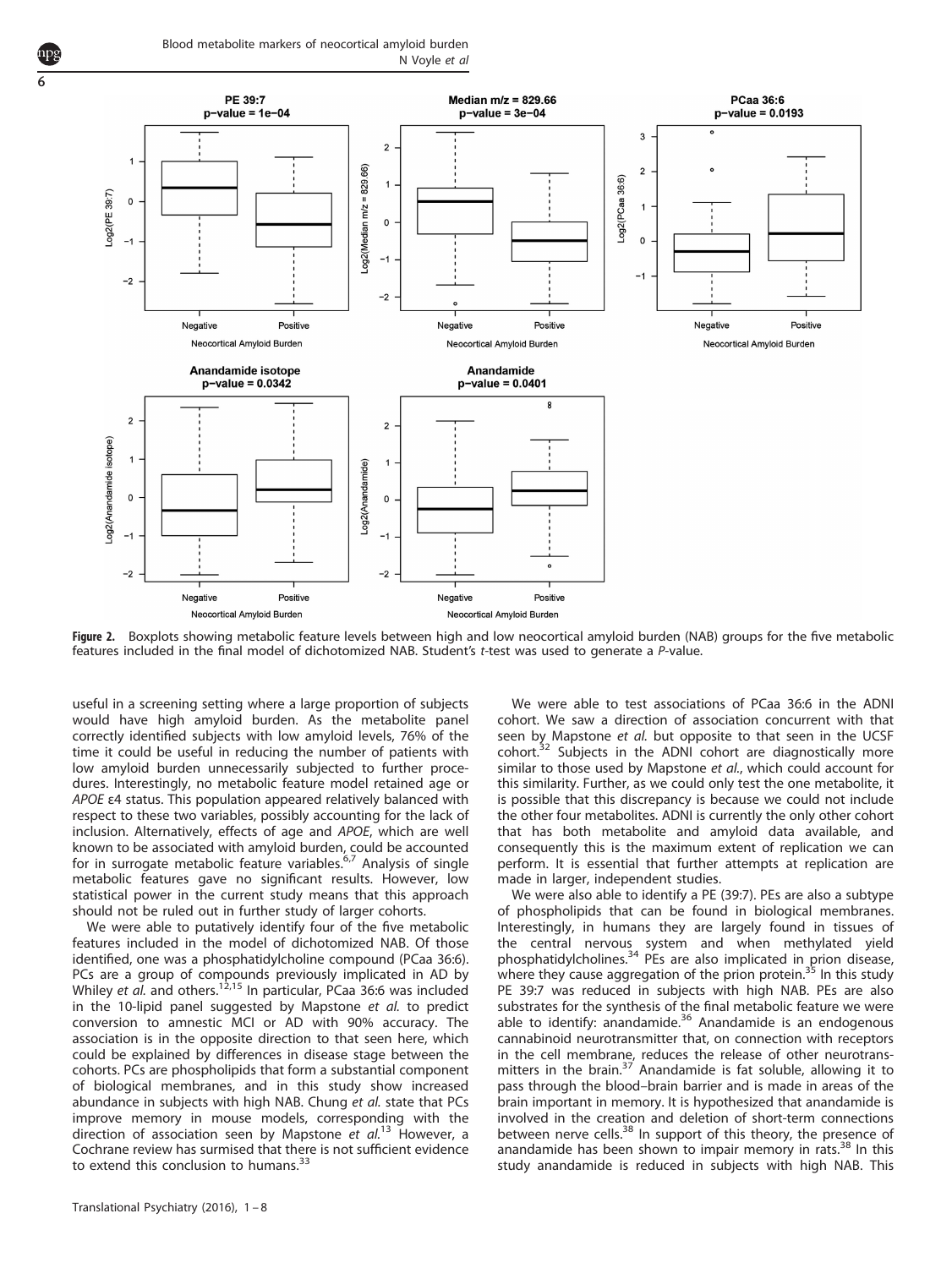

<span id="page-6-0"></span>supports findings by Jung et  $al^{39}$  $al^{39}$  $al^{39}$  who see an Aβ-dependent association of anandamide with cognitive decline in samples of brain tissue.

This study shows for the first time that the addition of candidate proteins (FGG and PPY) to metabolic feature models improves results. These results are promising and warrant further study while reinforcing the idea that a multi-modal approach may be more effective in AD biomarker discovery than single modality approaches.

Although the results we present here are interesting, and we are reassured by the fact that the findings make biological sense, this study does have limitations—in particular, a lack of test data and the difference of direction of association for PCaa 36:6 in ADNI. Without a full independent test set it is likely that model statistics will be inflated, and therefore the results should be interpreted cautiously. Our preference would have been to split the data into a training and test set; however, the relatively small sample size made this suggestion infeasible. Instead, we choose to use a five-fold CV approach in this study. It is essential to validate this work in independent cohorts of a larger size, for example, in an asymptomatic cohort with high amyloid levels, to reflect the populations eligible for trials such as the A4 trial. $3$  A further issue caused by small sample size is a lack of statistical power. This could be causing the substantial differences in  $R^2$  seen in the continuous NAB analysis and provides further rationale for this work to be replicated in larger cohorts.

A further limitation of this study is the confounding factor of diagnosis: the majority of subjects with high NAB have AD, whereas the majority of subjects with low NAB are diagnosed with fronto-temporal dementia. It is therefore impossible to tell whether the markers we identify here differentiate between high and low NAB or AD and fronto-temporal dementia. Both applications are important and interesting; however, it is vital that we aim to understand this confounding in future studies perhaps through similar analysis in an AD-only cohort.

In further research, targeted metabolite analysis would be beneficial. With an increased annotation, the biological understanding of any findings would grow, potentially deepening our knowledge of the disease mechanism of AD. Metabolite identification using the current methods is time-consuming, often inconclusive and can only be confirmed when the pure standard compounds are available. Further, the presence of annotated data would enable pathway analysis and more ready replication of findings. The data available in ADNI begin to work toward this.

# **CONCLUSION**

This study used metabolomic information to predict NAB in subjects from the UCSF AD Research Centre. Five metabolic features identified subjects with high NAB with 72% accuracy. We were able to identify four metabolic features from this panel (PCaa 36:6, PE 39:7 and Anandamide and an isotope) and improve the model further with the addition of FGG protein measures (accuracy = 79%). If replicated in large, independent studies, these metabolic features and proteins could form the basis of a blood test with potential for enrichment of amyloid pathology in anti-amyloid trials.

# CONFLICT OF INTEREST

The authors declare no conflict of interest.

# ACKNOWLEDGMENTS

We thank the UCSF Memory and Aging Centre, all the participants who took part in this study and the clinicians who referred participants. The UCSF study was funded by the US National Institutes of Health grants K23-AG031861, R01-AG027859, R01-AG032306, R01- AG038791, P01-AG1972403 and P50- AG023501; the State of California Department of Health Services; the Alzheimer's Association; and the John Douglas French Alzheimer's Foundation. ADNI data collection and sharing for this project was funded by the Alzheimer's Disease Neuroimaging Initiative (ADNI; National Institutes of Health Grant U01 AG024904) and DOD ADNI (Department of Defense award number W81XWH-12-2-0012). ADNI is funded by the National Institute on Aging, the National Institute of Biomedical Imaging and Bioengineering, and through generous contributions from the following: AbbVie, Alzheimer's Association; Alzheimer's Drug Discovery Foundation; Araclon Biotech; BioClinica; Biogen; Bristol-Myers Squibb Company; CereSpir; Eisai; Elan Pharmaceuticals; Eli Lilly and Company; EuroImmun; F. Hoffmann-La Roche and its affiliated company Genentech; Fujirebio; GE Healthcare; IXICO; Janssen Alzheimer Immunotherapy Research & Development; Johnson & Johnson Pharmaceutical Research & Development; Lumosity; Lundbeck; Merck & Co; Meso Scale Diagnostics; NeuroRx Research; Neurotrack Technologies; Novartis Pharmaceuticals Corporation; Pfizer; Piramal Imaging; Servier; Takeda Pharmaceutical Company; and Transition Therapeutics. The Canadian Institutes of Health Research is providing funds to support ADNI clinical sites in Canada. Private sector contributions are facilitated by the Foundation for the National Institutes of Health (www.fnih.org). The grantee organization is the Northern California Institute for Research and Education, and the study is coordinated by the Alzheimer's Disease Cooperative Study at the University of California, San Diego. ADNI data are disseminated by the Laboratory for Neuro Imaging at the University of Southern California. This work represents independent research part funded by the National Institute for Health Research (NIHR) Biomedical Research Centre at South London and Maudsley NHS Foundation Trust and King's College London. The research leading to these results has received support from the Innovative Medicines Initiative Joint Undertaking under grant agreement number 115372, resources of which are composed of financial contribution from the European Union's Seventh Framework Programme (FP7/2007-2013) and EFPIA companies' in kind contribution. SJK is supported by an MRC Career Development Award in Biostatistics (MR/L011859/1). NV is funded by the Alzheimer's Society. The views expressed are those of the author(s) and not necessarily those of the NHS, the NIHR or the Department of Health.

### **REFERENCES**

- 1 Corbett A, Ballard C. New and emerging treatments for Alzheimer's disease. Exp Opin Emerg Drugs 2012; 17: 147–156.
- 2 Salloway S, Sperling R, Fox N, Blennow K, Klunk W, Raskind M et al. Two phase 3 trials of bapineuzumab in mild-to-moderate Alzheimer's disease. N Engl J Med 2014; 370: 322–333.
- 3 Sperling R, Rentz D, Johnson K, Karlawish J, Donohue M, Salmon D et al. The A4 study: stopping AD before symptoms begin? Sci Transl Med 2014; 6: 228fs13.
- 4 Villemagne V, Pike K, Chételat G, Ellis K, Mulligan R, Bourgeat P et al. Longitudinal assessment of Aβ and cognition in aging and Alzheimer disease. Ann Neurol 2011; 69: 181–192.
- 5 Jack C, Knopman D, Jagust W, Petersen R, Weiner M, Aisen P et al. Tracking pathophysiological processes in Alzheimer's disease: an updated hypothetical model of dynamic biomarkers. Lancet Neurol 2013; 12: 207–216.
- 6 Jansen W, Ossenkoppele R, Knol D, Tijms B, Scheltens P, Verhey F et al. Prevalence of cerebral amyloid pathology in persons without dementia: a meta-analysis. JAMA 2015; 313: 1924–1938.
- 7 Ossenkoppele R, Jansen W, Rabinovici G, Knol D, van der Flier W, van Berckel B et al. Prevalence of amyloid pet positivity in dementia syndromes: a meta-analysis. JAMA 2015; 313: 1939–1949.
- 8 Kaddurah-Daouk R, Zhu H, Sharma S, Bogdanov M, Rozen S, Matson W et al. Alterations in metabolic pathways and networks in Alzheimer's disease. Transl Psychiatry 2013; 3: e244–e248.
- 9 Bazenet C, Lovestone S. Plasma biomarkers for Alzheimer's disease: much needed but tough to find. Biomarkers Med 2012; 6: 441–454.
- 10 Montagne A, Barnes SR, Sweeney MD, Halliday MR, Sagare AP, Zhao Z et al. Bloodbrain barrier breakdown in the aging human hippocampus. Neuron 2015; 85: 296–302.
- 11 Ellis B, Hye A, Snowden S. Metabolic modifications in human biofluids suggest the involvement of sphingolipid, antioxidant, and glutamate metabolism in Alzheimer's disease pathogenesis. J Alzheimer's Dis 2015; 46: 313–327.
- 12 Orešič M, Hyötyläinen T, Herukka S, Sysi-Aho M, Mattila I, Seppänan-Laakso T et al. Metabolome in progression to Alzheimer's disease. Transl Psychiatry 2011; 1: e57–e59.
- 13 Mapstone M, Cheema A, Fiandaca M, Zhong X, Mhyre T, MacArthur L et al. Plasma phospholipids identify antecedent memory impairment in older adults. Nat Med 2014; 20: 415–420.
- 14 Proitsi P, Kim M, Whiley L, Pritchard M, Leung R, Soininen H et al. Plasma lipidomics analysis finds long chain cholesteryl esters to be associated with Alzheimer's disease. Transl Psychiatry 2015; 5: e494.